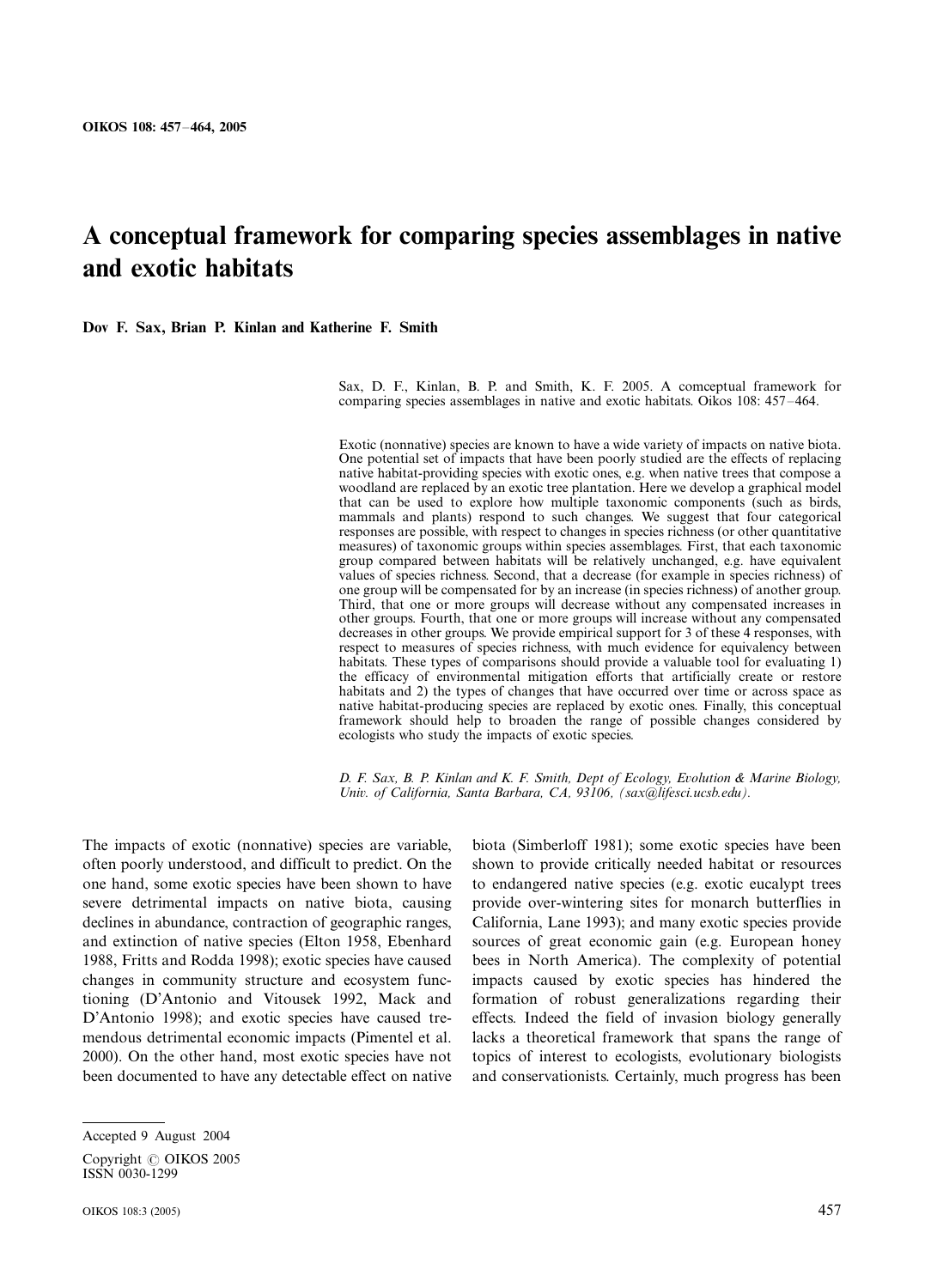made in the past few decades in understanding the factors that influence successful colonization and establishment of exotics (Forcella and Wood 1984, Rejmánek 1996, Reimánek and Richardson 1996, Duncan et al. 1999, Lockwood 1999, Davis et al. 2000, Sax 2000, Blackburn and Duncan 2001, Kennedy et al. 2002, Mack 2003, Torchin et al. 2003), and in determining patterns of exotic diversity and biotic homogenization (McKinney and Lockwood 1999, Stohlgren et al. 1999, Sax 2001, 2002a, Sax et al. 2002, Davis 2003, Olden and Poff 2003). In spite of this progress, many potential impacts of exotic species remain poorly characterized.

One set of impacts that are poorly understood are those changes that occur when exotic species replace native species that previously provided habitat for an entire species assemblage. Examples of native species that provide habitat include trees that provide habitat for forest species, large brown macroalgae (kelps) that provide habitat for kelp forest species, and host organisms that provide habitat for parasite species. Native species that provide habitat have been replaced by exotic species intentionally, e.g. when a native forest is cut down and replaced by a plantation of exotic trees (Keenan et al. 1997), and unintentionally, e.g. when a native seaweed species is excluded by an invasive exotic species (Viejo 1999). Following such replacements, there are often significant changes in associated species assemblages (Springett 1976, Friend 1982, Mitra and Sheldon 1993, Ellis 1995, Sousa et al. 1997, Pérez-Ponce de León et al. 2000, Sax 2002b). In spite of numerous examples of such changes, however, no conceptual framework to describe the extent and importance of these changes has been developed, and the full range of possible impacts on community structure and function has not been explored.

Here we explore some of the differences that could exist between species assemblages in native and exotic habitats. We do not consider differences in species composition because we believe that existing techniques to determine similarities between species assemblages are largely sufficient. Here, we are particularly concerned with comparing quantitative measures, such as species richness, evenness and diversity, of different taxonomic components of assemblages in native and exotic habitats. By taxonomic components, we mean those taxonomically distinct groups of species that are of interest to ecologists and which together contribute to an entire species assemblage; generally these will include groups such as vascular plants, mammals, birds, insects, et cetera, but the ultimate levels chosen are subjective and will depend upon the comparisons being made. In addition to taxonomic components, trophic or functional groups could also be compared. Regardless, however, of the unit of comparison chosen, in order to best understand the differences between habitats formed by native and exotic species, we believe that it is

important to simultaneously consider how different components of species assemblages may vary, e.g. to simultaneously consider changes in birds, mammals, plants and insects; this perspective contrasts with the manner in which most studies have been conducted to date, where the focus has been solely upon changes observed in a single taxonomic group, such as birds, mammals or mollusks (Friend 1982, Ellis 1995, Tattersfield et al. 2001). Here, we develop a graphical model that illustrates the range of possible differences that can occur among multiple taxonomic components of species assemblages within habitats formed by native and exotic species. We also examine empirical evidence to evaluate the extent to which the range of possible responses occurs in nature.

# A graphical model

The approach we employ could be used to compare any characteristics of species assemblages that can be quantified, e.g. species richness, abundance, evenness, or diversity. Here we focus on comparisons of species richness. We do this for two reasons; first, because species richness is easy to conceptualize, and second, because much empirical evidence exists for species richness with which to evaluate whether the responses described in our model occur in nature.

To begin, measures (in this case of species richness) must be available for several components of species assemblages found in habitats formed by native and exotic species. Ideally, multiple representatives of each habitat type are available, as this allows within-group means and variances to be calculated (an advantage that we discuss below), but this method can also be used to compare a single pair of native and exotic habitats. As discussed above, we envision that taxonomic components (e.g. birds, mammals, insects, etc.) will generally serve as the units of measure, but trophic or functional components (e.g. detritivores, herbivores, carnivores, etc.) are also conceivable. Sax (2002b) illustrated this method with taxonomic components by comparing the diversity of arthropods, amphibians, mammals, birds and vascular plants in native oak woodlands and exotic eucalypt woodlands in California. He found the mean species richness of most groups to be relatively equal; clearly, however, other outcomes of such comparisons are conceivable.

We envision that any quantitative characteristics of assemblages can vary among taxonomic components and between habitat types in one of four categorical ways (Fig. 1). First, the measured characteristic of each taxonomic component could be relatively similar between habitats, e.g. if the richness of mammals is similar in both habitat types, the richness of birds is similar in both habitat types, the richness of plants in similar in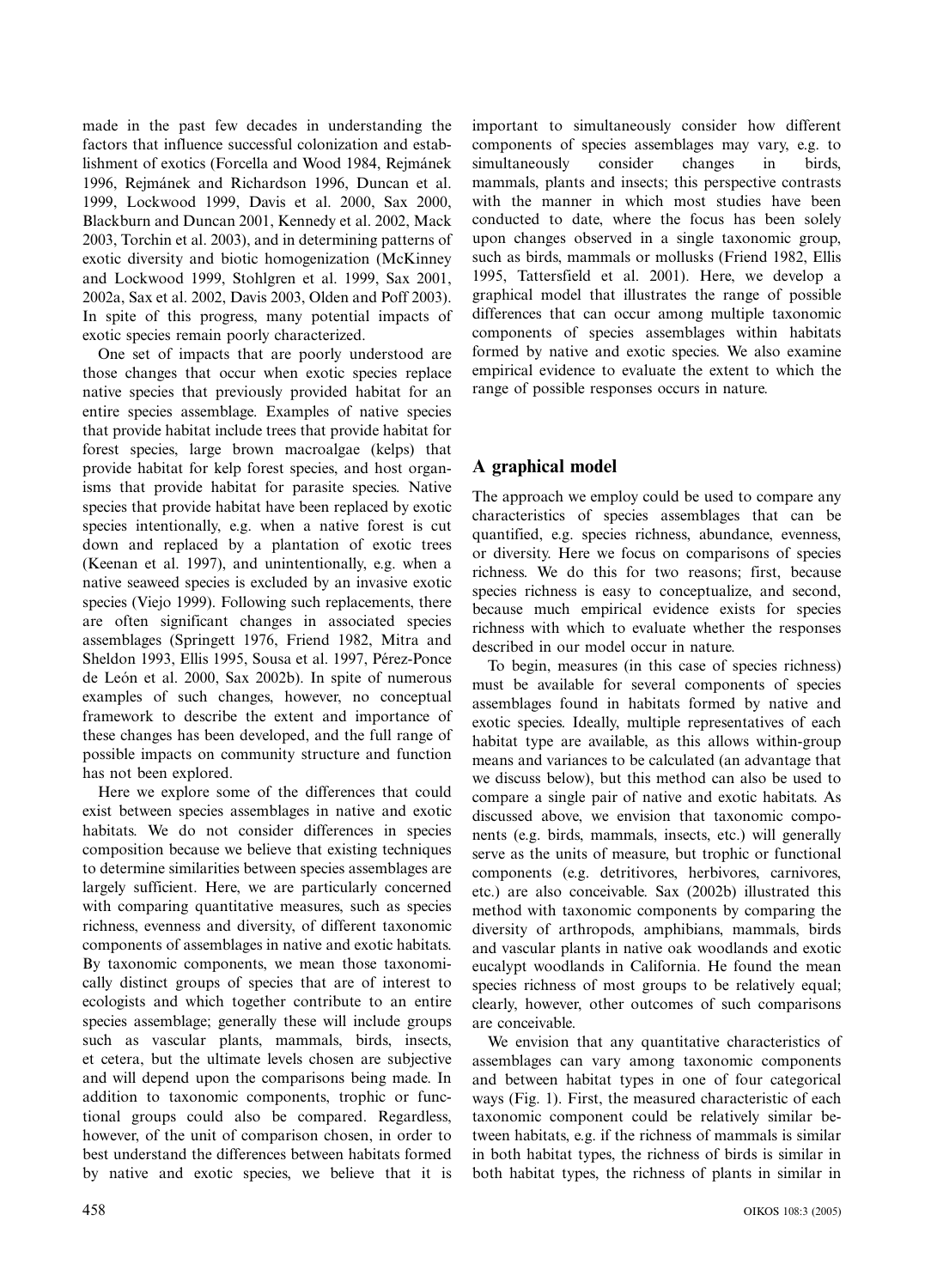Fig. 1. Conceptual framework for comparing multiple taxonomic components of species assemblages in different (native and exotic) habitats. Taxonomic components (or taxa), which are represented as points in this figure, could include any natural division of organisms, such as birds, mammals, plants and insects; see text for details. Any quantitative measure of a taxonomic component could be used, but we illustrate this framework with species richness values. (A) Equivalency occurs when the (species richness) value of each taxonomic component that is compared between habitat types is roughly equal. (B) Compensation occurs when a decrease in the value of one component is compensated for by an increase in the value of another. (C) Inhibition occurs when one or more components decrease in value, without compensated increases in other components. (D) Facilitation occurs when one or more components increase in value, without compensated decreases in other components.



both habitat types, etc. (Fig.  $1A -$  equivalency). Second, a decline in one taxonomic component could be compensated for by an increase in another, e.g. a decrease in the richness of mammals could be compensated for by an increase in the richness of birds (Fig. 1B - compensation). Third, a decline in one or more components could occur without compensated increases in other components (Fig.  $1C -$  inhibition). Fourth, an increase in one or more components could occur without compensated decreases in other components (Fig.  $1D$  – facilitation). Many subtle variations on these four categorical responses are possible, e.g. inhibition could occur generally to all components or singularly to one component; we believe, however, that these four categorical responses accurately summarize the range of outcomes likely to occur. It should also be noted that the aggregate (or total) species richness of the entire assemblage found in exotic habitats is unchanged relative to native habitat in cases A and B (equivalency or compensation), lower in case C (inhibition) and greater in case D (facilitation).

Distinguishing among these responses, and evaluating the magnitude of any particular response can be done statistically in a number of ways. First, the number of points on either side of the line of equality can be compared with an expected ratio of 1:1 using the Pearson statistic or other goodness-of-fit test. Second, the slope from a regression analysis could be compared to a null expectation of a slope of 1. Finally, individual points that deviate from the line of equality could be examined with analysis of variance techniques, e.g. ttests with appropriate corrections for multiple comparisons, if points were based on mean values. However, as this subject is being introduced for the first time, and as these types of examination are inherently graphical, we rely here upon a visual examination of these responses to distinguish among them.

### Empirical evidence

To demonstrate the potential utility of this conceptual framework for describing differences between (native and exotic) habitat types, we searched the literature for comparisons of habitats structured by native and exotic species. We identified numerous studies with relevant data for species richness; here, we present six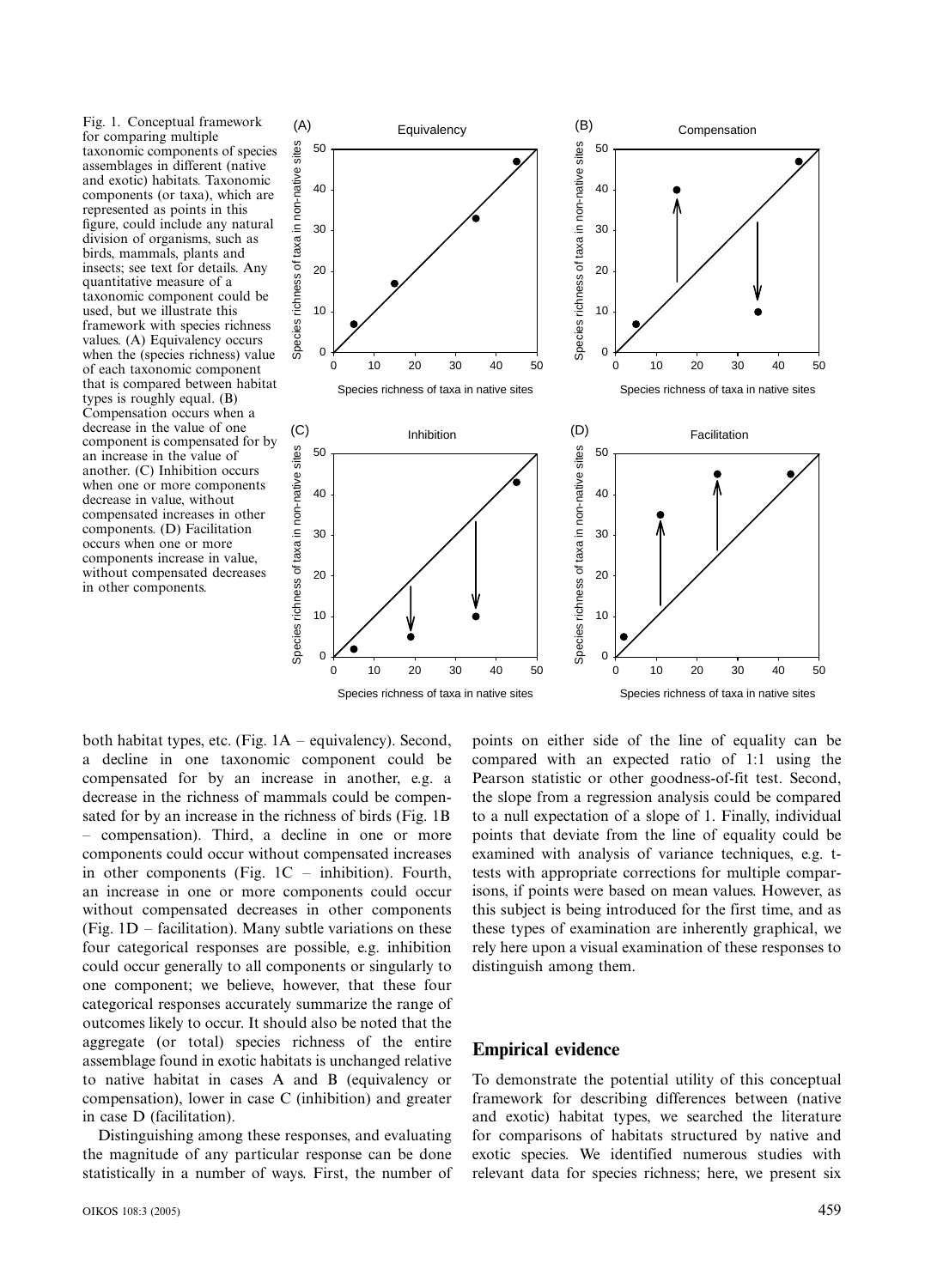comparisons from five separate studies. Before presenting the results of this effort, we first provide a context for these comparisons by briefly describing pertinent characteristics of the habitats considered and methodologies used in these studies.

#### Habitat comparisons

#### Temperate woodlands

Sax (2002b) compared native woodlands comprised principally of Quercus agrifolia (coast live oak) and Umbellularia californica (California bay tree) with exotic woodlands comprised of *Eucalyptus globulus* (blue gum tree) in the coastal mountains of central California. The eucalypt woodlands are plantations that had been abandoned approximately 80 years prior to the study and had been unmanaged during that time. In each of three 'native' and three 'exotic' woodlands sampling that standardized for effort was conducted for rodents (with live traps), amphibians (with searches of cover items), birds (with timed counts), plants (with transects and quadrats), and leaflitter invertebrates (with core samples and berlase funnels). Data compared here are from samples taken in the spring (during the 'wet season' of California), when the greatest number of species are detectable. The richness values reported are mean values for native and exotic habitats.

#### Riparian vegetation

Ellis (1995), Ellis et al. (1997) and Ellis et al. (2000) compared native riparian vegetation dominated by Populus deltoides (cottonwood trees) with exotic riparian vegetation dominated by Tamarix ramosissima (saltceder) along the Rio Grande River of central New Mexico. Saltceder has invaded these areas within the last 100 years. In each of two 'native' and two 'exotic' habitats sampling that standardized for effort was conducted for rodents (with live traps), birds (with transects and point counts), and for surface-active arthropods (with pitfall traps). Data compared here are from repeated samples taken in the spring, summer and fall seasons, with comparisons pooled across seasons. The richness values reported are average values for native and exotic habitats.

#### Saltmarsh and mudflats

Hedge and Kriwoken (2000) compared three habitat types in the Little Swanport Estuary of Tasmania: 1) native saltmarsh vegetation dominated by Sarcocornia quinqeflora and Juncus krausii, 2) mudflats free of vegetation, and 3) areas invaded by Spartina anglica. This invasive species was introduced into Australia in the 1930s (Kriwoken and Hedge 2000). Ten regions of the estuary were selected and all three habitat types were sampled in each region for macroinvertebrate infaunal species (using sediment cores and sieves). Data were collected in the winter and may or may not reflect the composition of species expected at different times in the year. The richness values reported are the total number of species sampled in native and exotic habitats.

#### Intertidal algae

Viejo (1999) compared habitats composed of the native seaweed, *Cystoseira nodicaulis*, with habitats composed of the exotic seaweed, Sargassum muticum, in the low intertidal-shallow subtidal zone on the north coast of Spain. S. *muticum* had invaded this area within 10 years prior to the samples taken in this study. Roughly equal sampling effort was made in native and exotic habitat, 42 and 46 samples respectively. Each sample of algae was taken from the substratum, washed to collect all visible animals, and sorted to identify the mobile epifauna. Samples were collected over a 12 month period and comparisons were pooled across dates. The richness values reported are the total number of species sampled in native and exotic habitats.

#### Fishes as hosts for parasites

Pérez-Ponce de León et al. (2000) compared species of helminth parasites in seven native and three exotic fish species in Lake Patzcuara, Mexico. It is unclear when these exotic fish species were introduced to this lake. Roughly equal numbers of individuals of each species of native and exotic fish were collected, with a mean of 60.4 and 58.3 individuals respectively. The organs (gills, eyes, brain, muscle, mesentery, liver, spleen, heart, gonads and gastrointestinal tract) of each individual were examined for helminth parasites using a dissecting microscope. The richness values reported are mean values for native and exotic species of fishes.

## **Results**

We found examples of the first categorical response (equivalency) in woodland, riparian, saltmarsh, and intertidal studies (Fig.  $2A-D$ ). Specifically, evidence for this response came from comparisons of native oak woodlands and exotic eucalypt plantations in California, native riparian vegetation and invasive saltcedar vegetation in New Mexico, invasive Spartina anglica and native saltmarsh vegetation in Tasmania, and invasive seaweed and native seaweed assemblages in the low intertidalshallow subtidal zone in Spain (Ellis 1995, Ellis et al. 1997, 2000, Viejo 1999, Hedge and Kriwoken 2000, Sax 2002b). We found an example of the third categorical response (inhibition) in a study of parasite richness in fishes of Lake Patzcuara, Mexico (Pérez-Ponce de León et al. 2000). In this study, the average number of parasite species inhabiting host populations of naturalized fish species was much less than that found in host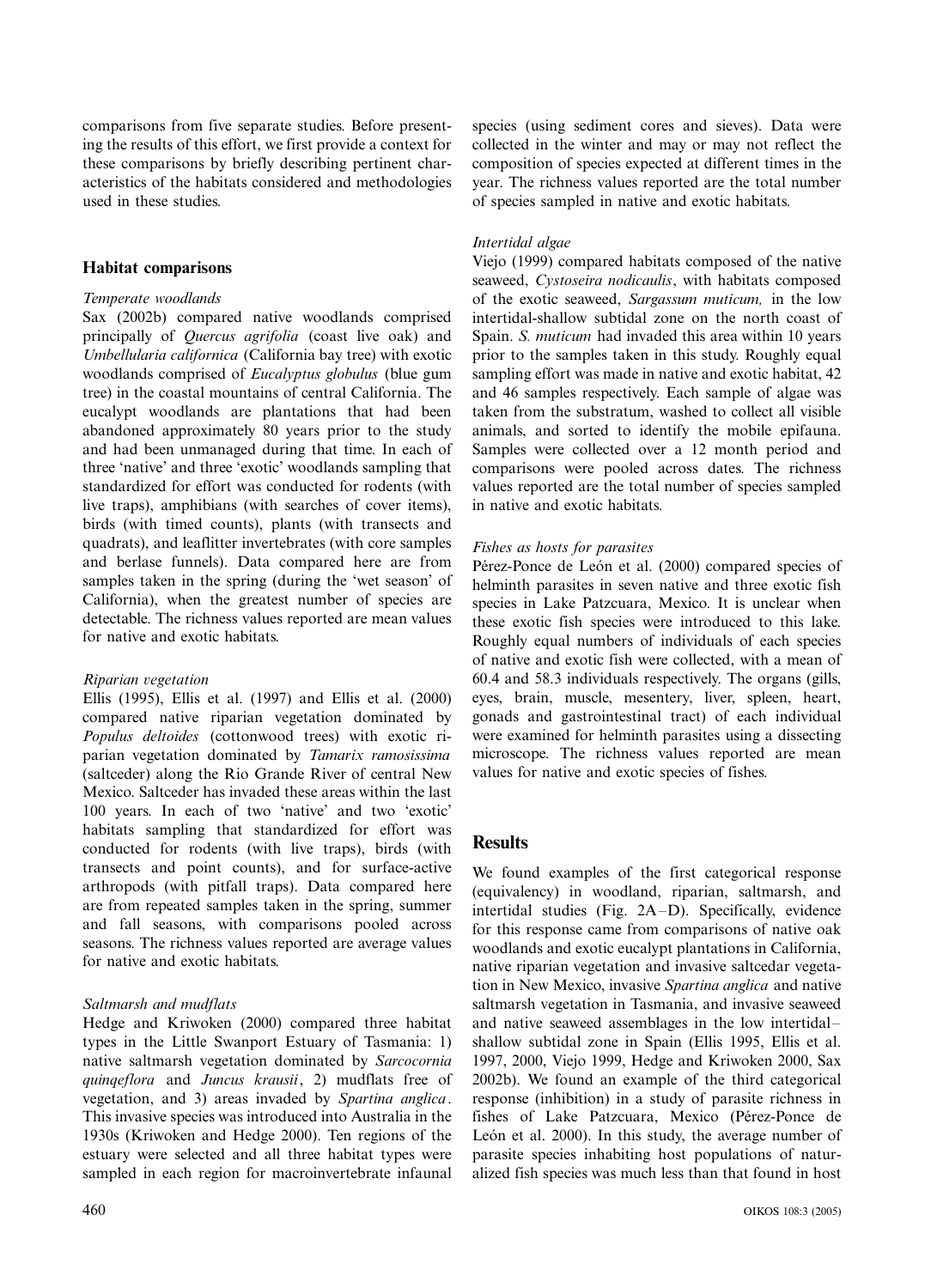Fig. 2. The species richness values of multiple taxonomic components of species assemblages in native and exotic habitats. (A) Native woodlands and exotic Eucalyptus globulus woodlands in California showed roughly equivalent values for compared taxonomic components, animal classes: birds<sup>1</sup>, mammals<sup>2</sup> classes: birds<sup>1</sup>, mammals<sup>2</sup>,<br>amphibians<sup>3</sup>, arachnids<sup>4</sup>, insects<sup>5</sup>,<br>malacostraca<sup>6</sup>, millipedes<sup>7</sup>, centipedes<sup>8</sup>, and plant divisions:<br>ferns<sup>9</sup> and seed plants<sup>10</sup>. Data are from Sax  $(2002a)$  and corresponding unpublished records. (B) Native riparian vegetation and non-native Tamarix ramosissima vegetation in New Mexico showed roughly equivalent values for compared animal classes: birds<sup>1</sup>, mammals<sup>2</sup>,  $arachnids<sup>4</sup>$ , insects<sup>5</sup>, malalcostraca<sup>6</sup>, and centipedes<sup>8</sup>. Data are from Ellis (1995), Ellis et al. (1997, 2000), and corresponding unpublished records. (C) Native saltmarsh vegetation and invaded Spartina anglica vegetation in Tasmania showed roughly equivalent values for compared animal phyla: arthropods<sup>11</sup>, annelids<sup>12</sup>, and mollusks<sup>13</sup>. Data are from Hedge and Kriwoken (2000). (D) Native seaweed habitat and invasive Sargassum muticum habitat in Spain showed roughly equivalent values for compared epibiotic animal phyla:  $arthropods<sup>11</sup>$ annelids<sup>12</sup>, mollusks<sup>13</sup>, cnidarians<sup>14</sup>, and echinoderms<sup>15</sup>. Data are from Viejo (1999). (E) Native populations of fish species showed greater average values than non-native populations of fish species in Lake Pátzcuaro, Mexico, for compared parasite phyla: nematoda<sup>16</sup>, acanthocaphalla<sup>17</sup>. and platyheliminthes $^{18}$ . Data is from Pérez-Ponce de León et al. (2000). (F) Native mudflat habitat showed lower values than invasive Spartina anglica habitat in Tasmania for compared animal<br>phyla: arthropods<sup>11</sup>, annelids<sup>12</sup>, and mollusks<sup>13</sup>. Data are from Hedge and Kriwoken (2000).



populations of native fish species (Fig. 2E). We found an example of the fourth categorical response (facilitation) in a study that compared native mudflat habitats with invaded ones dominated by Spartina anglica (Hedge and Kriwoken 2000). In this study, the species richness of various invertebrate phyla was much greater in invaded vegetation than in native mudflat habitat (Fig. 2F). Examples of facilitation are also noted in other studies that investigated exotic species invasions of estuaries and coastal shores. For example, Crooks (1998) reports greater species richness of invertebrate phyla in mudflat habitats invaded by the mussel, Musculista sehousia, de Montaudouin and Sauriau (1999) report greater species richness of invertebrate phyla in mudflat habitat invaded by the gastropod, Crepidula fornicata, and Castilla et al. (2004) report greater species richness of invertebrate phyla in intertidal habitat invaded by the ascidian, Pyura praeputialis.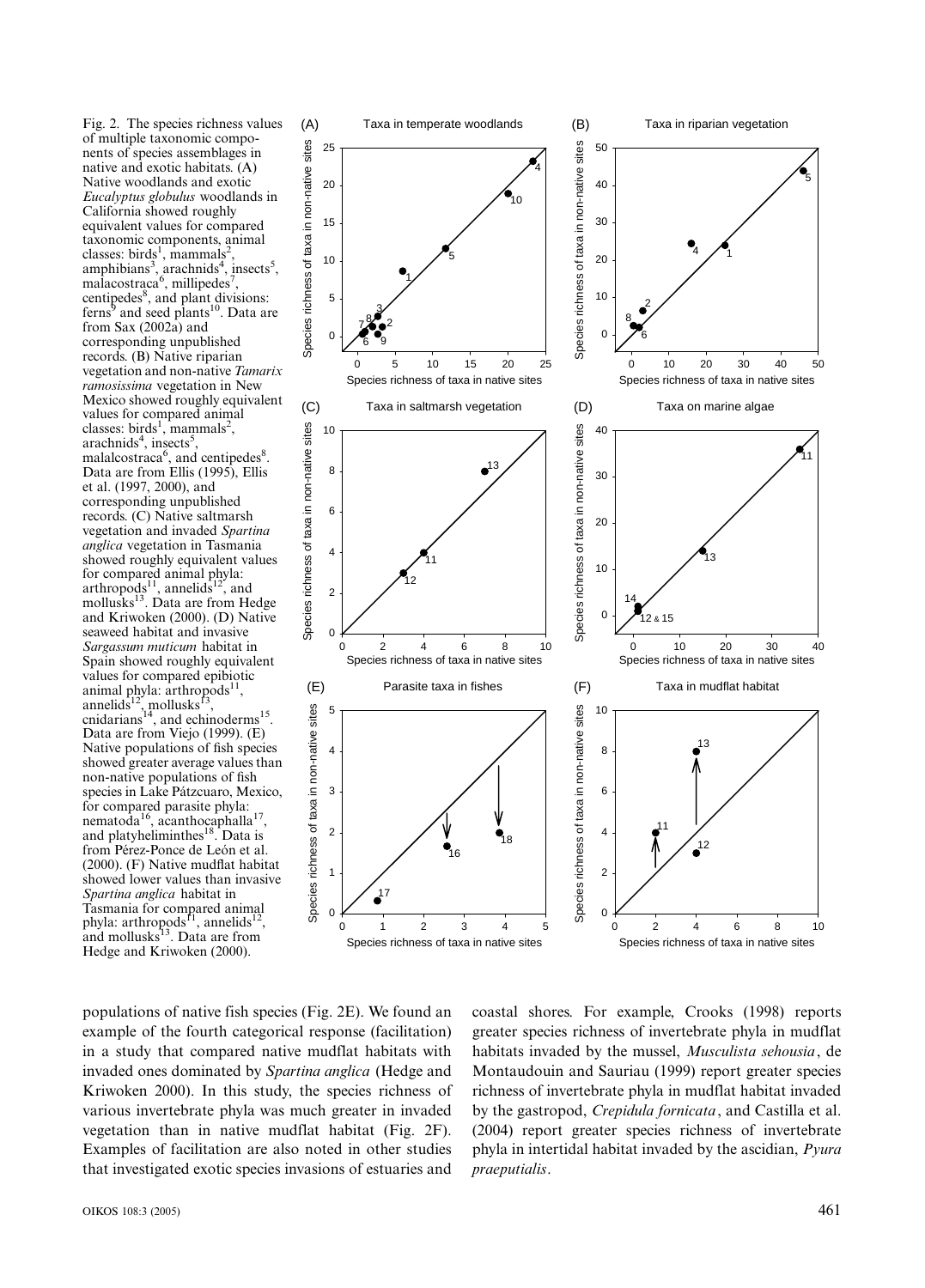We did not find evidence to support the second categorical response, compensation. We suspect that a thorough examination of quantitative characteristics other than species richness, such as species abundance, may reveal evidence to support this response. Our failure to find evidence for compensation, with regards to species richness, may have occurred for three reasons. First, compensation among taxonomic groups may not occur in nature. Second, we may have missed studies (in our review of the literature) that show this response. Third, compensation may occur, but be unreported in the literature. We believe that this last possibility is particularly likely given that few studies are known to the authors that examine multiple components of species assemblages in native and exotic habitats. We hope that future studies will examine multiple taxonomic groups, as we believe these data are needed to develop a holistic understanding of how species assemblages have been affected by exotic species.

## **Discussion**

It is important to emphasize that species can be divided into groups for multiple component comparisons in many ways. Here we took the simplest approach and divided species into groups based on taxonomy, but divisions based on trophic or functional groups are also conceivable. Regardless of the type of grouping selected, however, it is important to note that the level of these groupings is a critical component of the analysis. In the empirical examples we discussed above, the taxonomic level used to group species differed from study to study. For example, in the comparisons of native and Spartina anglica habitats, we divided species by phyla, while in the comparisons of native and Tamarix ramosissima vegetation, we divided species by classes (Fig. 2). Different taxonomic levels must often be used in order to optimize the utility of multiple component comparisons. Choosing the most appropriate taxonomic level for these comparisons should be based on at least three considerations. First, using too high of a taxonomic level will reduce the among-component resolution of the analysis, e.g. examining the S. anglica invasion at the level of Kingdom would have provided only one data point. Second, using too low of a taxonomic level will reduce the within-component resolution, e.g. examining the S. anglica invasion at the level of species would have reduced this technique to a presence/absence analysis. Third, when multiple taxonomic levels offer sufficient resolution then it is important to be sure that the levels chosen do not qualitatively change the results. Future research efforts should attempt to clarify these issues, and should attempt to establish causal links between the categorical responses discussed here and specific aspects of community alteration by exotic species.

In spite of the need for additional research, it is clear that taxonomic components of species assemblages can vary in a number of ways between native and exotic habitats. First, measures of taxonomic components within species assemblages can be equivalent between native and exotic habitats. While the commonness of this response may seem surprising (as evidenced by assemblages in woodland, riparian, saltmarsh and intertidal habitats), these results are consistent with work by Brown et al. (2001) who show that the species richness of many assemblages can remain unchanged in spite of large changes in species composition. Second, measures of all components can be lower in exotic habitats. Such reductions in species richness should perhaps be expected whenever complex coevolutionary relationships are disrupted by the absence of native species, e.g. when parasite species cannot complete their life histories without a specific chain of host species (Pérez-Ponce de León et al. 2000). Third, measures of all components can be higher in exotic habitats. Such increases in species richness should be expected whenever an invading species (regardless of whether that species is native or exotic) increases the complexity and/or heterogeneity of a habitat. For example, nearshore marine environments of California that are colonized naturally by giant kelp, Macrocystis pyrifera, are structurally diverse and contain many associated species, whereas nearby sites that are suitable for kelp colonization, but where kelp is absent are structurally simple and contain fewer species (Foster and Schiel 1985). Finally, as discussed above, it is unclear whether a compensation response between components in assemblages should be expected, and further work will be necessary to determine whether this occurs.

The graphical method described here can be used in two distinct ways. First, in temporally explicit comparisons that examine changes that occur at a single site (or set of sites) over time, e.g. as a native habitatproviding species is replaced by an exotic one. Second, in spatially explicit comparisons that examine two sites (or sets of sites) that are located nearby each other, e.g. where one habitat is formed by native species and the other by exotic species. Spatially explicit comparisons are ideal for evaluating many applied conservation problems, such as the efficacy of artificially created (or restored) habitats in mimicking patterns of diversity found in intact native habitats. Temporally explicit comparisons are ideal for evaluating how patterns of diversity have changed over time as a native habitatproviding species is replaced by an exotic one. Although temporally explicit comparisons are the only means by which to conclusively determine the effects of such habitat conversions at a particular site, relevant data (that records changes through time) will often be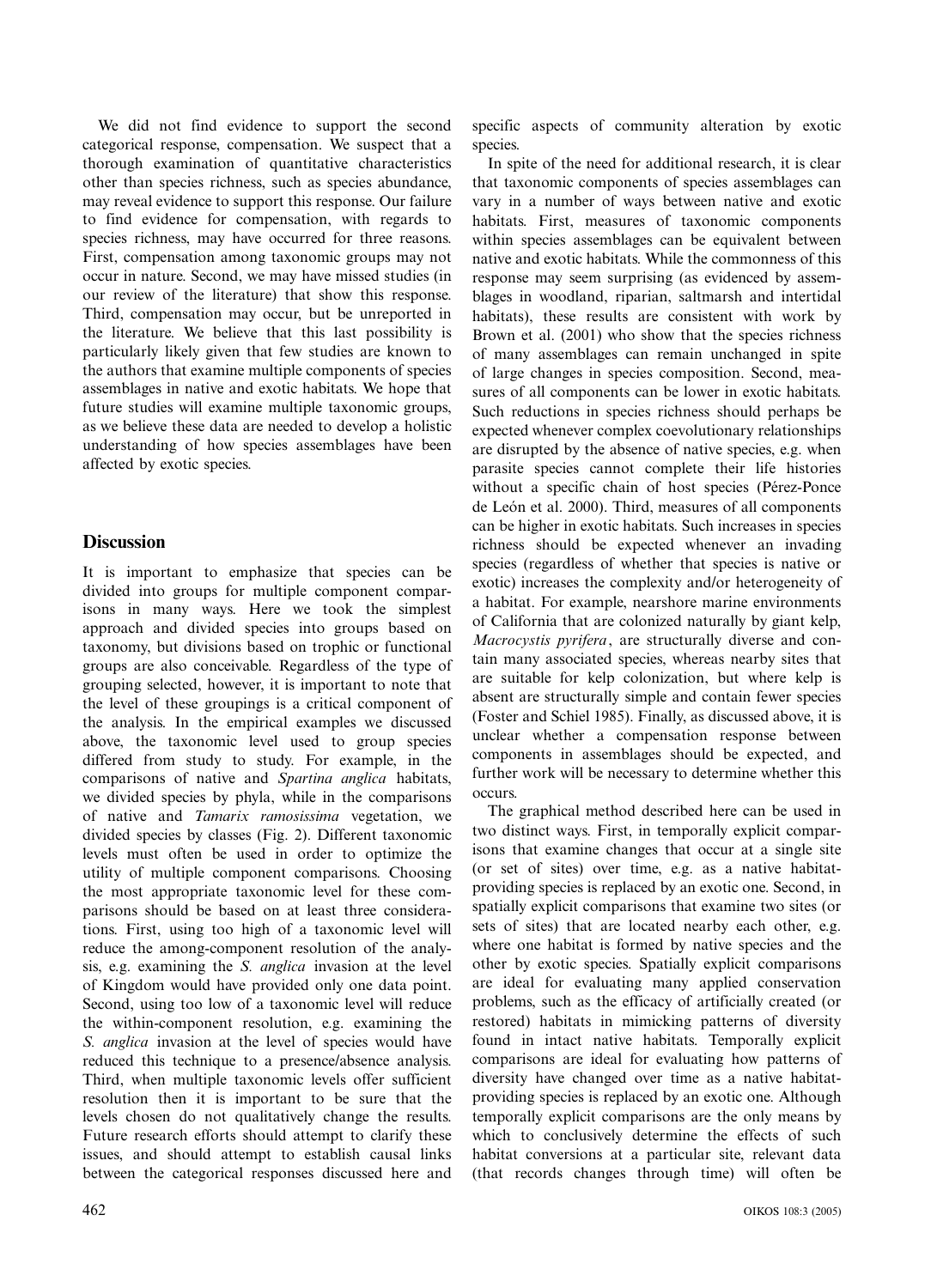unavailable. In such cases, space-for-time substitutions, i.e. comparing nearby sites that have been modified with those that have not, can provide evidence that is suggestive of how particular sites have changed over time; this type of evidence was examined in the studies featured in Fig. 2. When this is done the validity of three assumptions must be considered. First, that the area currently occupied by an exotic habitat was formerly occupied by the same type of native habitat that it is being compared to, e.g. that an exotic forest plantation, which is being compared to a particular type of native forest, was in fact historically occupied by that same type of native forest. Second, that the native habitat being compared has not been modified or degraded in a significant way. Third, that the habitats compared have identical environmental conditions, e.g. slope, aspect, elevation, etc. The degree to which these assumptions are invalidated corresponds inversely with the degree of confidence we should ascribe to these space-for-time substitutions. Finally, when making comparisons across time or space it is important to note that repeated sampling over time is necessary to determine whether any observed pattern of community response is transient or stable. It is conceivable, for example, that an observed pattern of inhibition may be replaced over time by one of equivalency, compensation or facilitation if low rates of species colonization of newly created or altered habitats create significant lags in the accumulation, and hence number, of species present. Similarly, it is worth emphasizing that active management of exotic habitats (such as the removal of understory vegetation in many forest plantations) may reduce the capacity of those habitats to support species-rich assemblages, complicating the interpretation of comparisons made between native and exotic habitats.

On a final note, we believe it is important to stress that studies of the impacts of exotic species should be oriented whenever possible towards an understanding of the full range of potential outcomes for any particular subject of concern. Recent work by Sax et al. (2002) and Sax and Gaines (2003) has stressed that species diversity may change as a consequence of exotic species invasions in different ways (increasing, decreasing or remaining unchanged), at different spatial scales (global, regional and local), for different taxonomic groups (e.g. birds, fishes and plants), and that each of these types of changes may have a host of significant ecological impacts on native biota. Recent work by Olden and Poff (2003) has stressed that biotic homogenization may occur in many distinct ways, and that the opposite of biotic homogenization, biotic differentiation can occur as well. We hope that the conceptual framework described here for comparing native and exotic habitats may also serve to broaden the range of possible changes generally considered and studied by ecologists, and

thereby lead to a more complete understanding of the impacts of exotic species.

 $Acknowledgements$  – We thank L. Ellis for sharing a portion of her *Tamarix* study data with us. This manuscript benefited from discussion with S. Gaines, B. Gaylord and members of the Gaines research group, as well as from comments by R. Whittaker. This is contribution number 63 of the Partnership for Interdisciplinary Studies of Coastal Oceans (PISCO): a Long-Term Ecological Consortium funded by the David and Lucile Packard Foundation.

#### **References**

- Blackburn, T. M. and Duncan, R. P. 2001. Establishment patterns of exotic birds are constrained by non-random patterns in introduction. - J. Biogeogr. 28: 927-939.
- Brown, J. H., Ernest, S. K. M, Parody, J. M. et al. 2001. Regulation of diversity: maintenance of species richness in changing environments. - Oecologia 126:  $321-332$ .
- Castilla, J. C., Lagos, N. A. and Cerda, M. 2004. Marine ecosystem engineering by the alien ascidian Pyura praeputialis on a mid-intertidal rocky shore. - Mar. Ecol. Progr. Ser. 268: 119-130.
- Crooks, J. A. 1998. Habitat alteration and community-level effects of an exotic mussel, *Musculista senhousia*.  $-$  Mar. Ecol. Progr. Ser. 162: 137-152.
- D'Antonio, C. M. and Vitousek, P. M. 1992. Biological invasions by exotic grasses, the grass/fire cycle, and global change. – Annu. Rev. Ecol. Syst. 23:  $63-87$ .
- Davis, M. A. 2003. Does competition from new species threaten long-term residents with extinction?  $-$  Bioscience 53: 481 $-$ 489.
- Davis, M. A., Grime, J. P. and Thompson, K. 2000. Fluctuating resources in plant communities: a general theory of invasibility. – J. Ecol. 88:  $528-534$ .
- de Montaudouin, X. and Sauriau, P. G. 1999. The proliferating gastropoda Crepidula fornicata may stimulate macrozoobenthic diversity. – J. Mar. Biol. Ass., U.K. 79: 1069–1077.
- Duncan, R. P., Blackburn, T. M. and Veltman, C. J. 1999. Determinants of geographical range sizes: a test using introduced New Zealand birds. - J. Anim. Ecol. 68: 963-975.
- Ebenhard, T. 1988. Introduced birds and mammals and their ecological effects. – Swed Wildlife Res. 13:  $1-107$ .
- Elton, C. S. 1958. The ecology of invasions by animals and plants. - Methuen and Co. LTD.
- Ellis, L. M. 1995. Bird use of saltcedar and cottonwood vegetation in the Middle Rio Grande Valley of New Mexico, U.S.A. - J. Arid Environ. 30: 339-349.
- Ellis, L. M., Crawford, C. S. and Molles, M. C., Jr. 1997. Rodent communities in native and exotic riparian vegetation in the middle Rio Grande Valley of central New Mexico. - Southwestern Nat. 42: 13-19.
- Ellis, L. M., Molles, M. C., Jr., Crawford, C. S. et al. 2000. Surface-active arthropod communities in native and exotic riparian vegetation in the middle Rio Grande Valley, New Mexico. - Southwestern Nat.  $45: 456-471$ .
- Forcella, F. and Wood, J. T. 1984. Colonization potentials of alien weeds are related to their native distributions implications for plant quarantine.  $-$  J. Aust. Inst. Agric. Sci. 50:  $35-41$ .
- Foster, M. S. and Schiel, D. R. 1985. The ecology of giant kelp forests in California: a community profile.  $-$  U.S. Fish Wildlife Service Biol. Rep. 85:  $1-152$ .
- Friend, G. R. 1982. Mammal populations in exotic pine plantations and indigenous eucalypt forests in Gippsland, Victoria. - Austr. For. 45: 3-18.